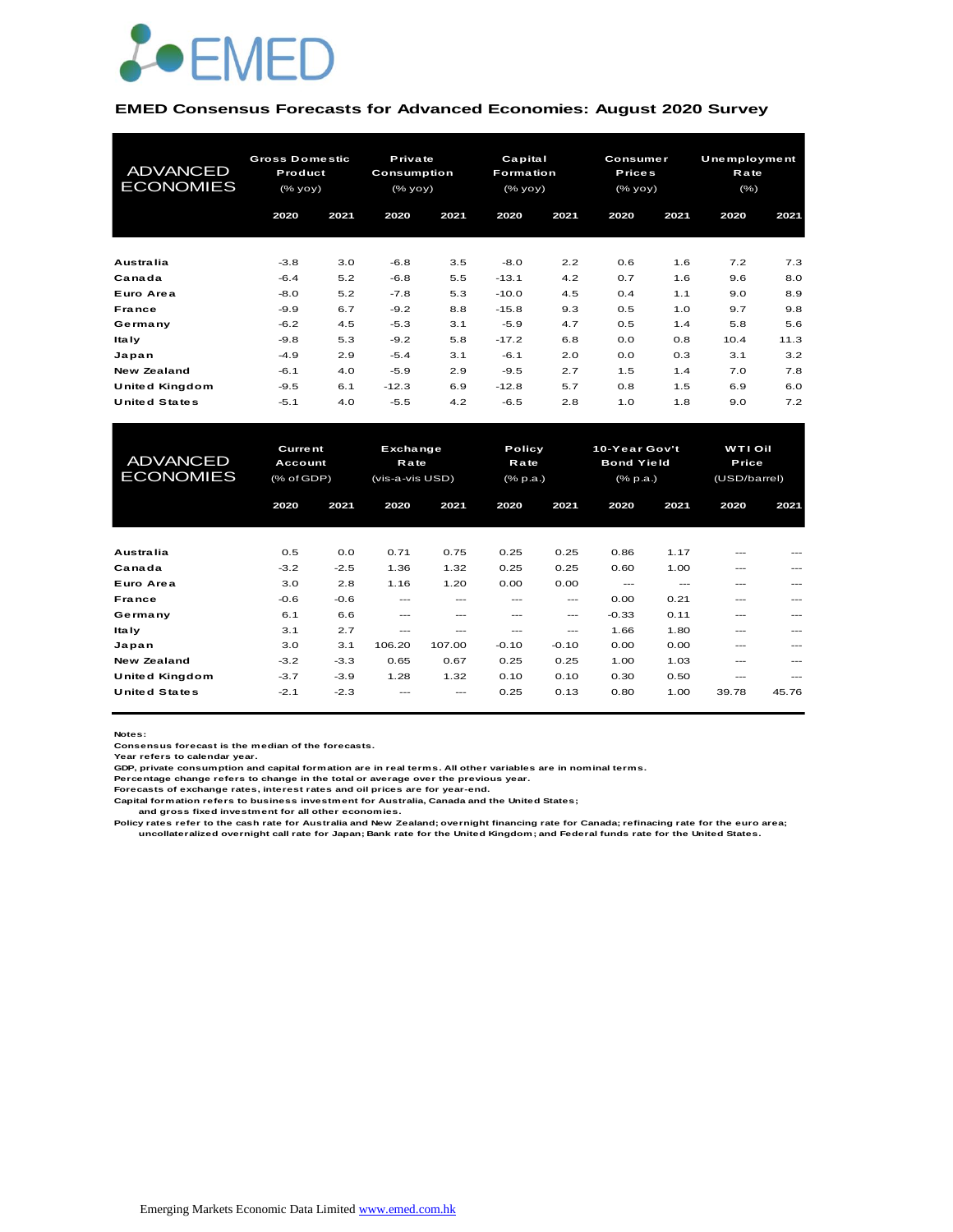

#### **EMED Consensus Forecasts for Emerging Markets: August 2020 Survey**

| <b>EMERGING</b><br><b>MARKETS</b> | <b>Gross Domestic</b><br>Product<br>(% yoy) |      | <b>Private</b><br>Consumption<br>$(%$ (% yoy) |      | <b>Fixed</b><br>Investment<br>(% yoy) |      | Consumer<br><b>Prices</b><br>(% yoy) |      | <b>Unemployment</b><br>Rate<br>$(\%)$ |      |
|-----------------------------------|---------------------------------------------|------|-----------------------------------------------|------|---------------------------------------|------|--------------------------------------|------|---------------------------------------|------|
|                                   | 2020                                        | 2021 | 2020                                          | 2021 | 2020                                  | 2021 | 2020                                 | 2021 | 2020                                  | 2021 |
|                                   |                                             |      |                                               |      |                                       |      |                                      |      |                                       |      |
| Argentina                         | $-8.5$                                      | 3.6  | $-9.6$                                        | 2.2  | $-17.7$                               | 6.8  | 43.8                                 | 39.9 | 12.0                                  | 11.4 |
| <b>Brazil</b>                     | $-7.0$                                      | 3.6  | $-5.8$                                        | 3.6  | $-10.4$                               | 7.4  | 2.6                                  | 3.0  | 14.3                                  | 13.5 |
| Chile                             | $-5.5$                                      | 4.0  | $-6.7$                                        | 5.3  | $-13.7$                               | 1.9  | 2.9                                  | 2.8  | 9.5                                   | 8.4  |
| China                             | 1.8                                         | 8.2  | 2.2                                           | 10.7 | 2.1                                   | 6.6  | 2.8                                  | 2.1  | 4.4                                   | 4.4  |
| Colombia                          | $-5.9$                                      | 4.2  | $-6.6$                                        | 1.8  | $-10.2$                               | 3.6  | 2.6                                  | 3.1  | 15.9                                  | 13.0 |
| <b>Czech Republic</b>             | $-6.5$                                      | 5.2  | $-2.5$                                        | 2.0  | $-9.7$                                | 1.1  | 2.6                                  | 2.0  | 3.7                                   | 3.5  |
| <b>Hong Kong</b>                  | $-6.0$                                      | 4.1  | $-10.0$                                       | 3.8  | $-10.0$                               | 6.9  | 1.5                                  | 2.0  | 5.6                                   | 4.5  |
| Hungary                           | $-4.6$                                      | 4.7  | $-2.4$                                        | 3.6  | $-8.4$                                | 3.7  | 3.0                                  | 2.6  | 5.1                                   | 4.5  |
| India*                            | 7.0                                         | 6.9  | 6.3                                           | 8.0  | 6.8                                   | 8.0  | 4.1                                  | 4.0  | 6.0                                   | 5.0  |
| Indonesia                         | $-1.3$                                      | 5.4  | $-1.4$                                        | 5.0  | $-1.7$                                | 5.3  | 2.5                                  | 3.0  | 5.9                                   | 5.4  |
| Malaysia                          | $-3.5$                                      | 6.0  | 2.7                                           | 6.3  | $-8.9$                                | 5.3  | $-1.1$                               | 1.9  | 4.1                                   | 3.5  |
| <b>Mexico</b>                     | $-9.5$                                      | 3.2  | $-6.3$                                        | 3.2  | $-13.2$                               | 3.9  | 3.2                                  | 3.5  | 5.6                                   | 5.1  |
| <b>Philippines</b>                | $-5.6$                                      | 7.4  | $-6.0$                                        | 2.0  | $-20.3$                               | 4.3  | 2.2                                  | 2.8  | 10.6                                  | 7.5  |
| Poland                            | $-4.4$                                      | 4.8  | $-3.8$                                        | 3.4  | $-9.9$                                | 2.2  | 3.0                                  | 2.6  | 5.2                                   | 5.4  |
| Russia                            | $-5.4$                                      | 3.5  | $-5.8$                                        | 3.3  | $-8.4$                                | 4.5  | 3.3                                  | 3.7  | 6.2                                   | 5.3  |
| Singapore                         | $-5.4$                                      | 4.8  | $-8.5$                                        | 4.8  | $-7.4$                                | 12.0 | $-0.3$                               | 1.1  | 3.3                                   | 2.8  |
| South Korea                       | $-1.2$                                      | 3.0  | $-3.2$                                        | 3.5  | 2.7                                   | 2.8  | 0.4                                  | 1.2  | 4.3                                   | 4.0  |
| <b>Taiwan</b>                     | 0.5                                         | 3.5  | 0.2                                           | 2.9  | 1.5                                   | 3.1  | $-0.2$                               | 1.0  | 4.1                                   | 3.8  |
| <b>Thailand</b>                   | $-6.0$                                      | 4.9  | $-3.9$                                        | 3.4  | $-4.5$                                | 5.1  | $-1.1$                               | 0.9  | 2.2                                   | 1.5  |
| Turkey                            | $-5.0$                                      | 4.4  | 0.8                                           | 5.2  | $-5.1$                                | 13.3 | 11.3                                 | 10.0 | 15.1                                  | 13.7 |

|                       | <b>Money</b>           |                                          | <b>Merchandise</b>                       |                                                                                                | Merchandise              |               | Current    |                        | <b>Exchange</b> |       |
|-----------------------|------------------------|------------------------------------------|------------------------------------------|------------------------------------------------------------------------------------------------|--------------------------|---------------|------------|------------------------|-----------------|-------|
| <b>EMERGING</b>       |                        | Supply M2                                |                                          | <b>Exports</b>                                                                                 | <b>Imports</b>           |               |            | <b>Account</b><br>Rate |                 |       |
| <b>MARKETS</b>        | $(%$ (% yoy)           |                                          | $(%$ (% yoy)                             |                                                                                                | (% yoy)                  |               | (% of GDP) |                        | (vis-a-vis USD) |       |
|                       | 2020                   | 2021                                     | 2020                                     | 2021                                                                                           | 2020                     | 2021          | 2020       | 2021                   | 2020            | 2021  |
|                       |                        |                                          |                                          |                                                                                                |                          |               |            |                        |                 |       |
|                       |                        |                                          |                                          |                                                                                                |                          |               |            |                        |                 |       |
| Argentina             | 84.6                   | 42.2                                     | $-6.7$                                   | 6.3                                                                                            | $-12.1$                  | 4.2           | 1.2        | 1.0                    | 80.00           | 97.88 |
| <b>Brazil</b>         | 3.3                    | 9.0                                      | $-10.0$                                  | 12.7                                                                                           | $-13.6$                  | 8.5           | $-2.4$     | $-1.7$                 | 5.26            | 5.03  |
| Chile                 | 10.0                   | 6.0                                      | $-10.0$                                  | 12.0                                                                                           | $-25.0$                  | 10.0          | $-2.6$     | $-2.7$                 | 806             | 785   |
| China                 | 10.8                   | 9.0                                      | $-4.3$                                   | 7.6                                                                                            | $-3.6$                   | 6.8           | 0.5        | 0.5                    | 7.00            | 7.00  |
| Colombia              | 10.9                   | 6.4                                      | $-24.5$                                  | 2.0                                                                                            | $-20.2$                  | 3.0           | $-4.0$     | $-3.9$                 | 3728            | 3716  |
| <b>Czech Republic</b> | $\qquad \qquad \cdots$ | $\qquad \qquad \cdots$                   | $-16.0$                                  | 13.7                                                                                           | $-14.0$                  | 11.4          | $-1.4$     | $-0.3$                 | 22.9            | 22.1  |
| <b>Hong Kong</b>      | 1.0                    | 3.0                                      | $-7.4$                                   | 3.7                                                                                            | $-8.7$                   | 4.4           | 2.7        | 3.5                    | 7.80            | 7.82  |
| Hungary               | $---$                  | $---$                                    | $\hspace{0.05cm} \ldots \hspace{0.05cm}$ | $\cdots$                                                                                       | $\hspace{0.05cm} \ldots$ | $\cdots$      | $-1.4$     | 0.1                    | 301             | 295   |
| India*                | $---$                  | $\qquad \qquad \cdots$                   | $-6.5$                                   | 7.5                                                                                            | $-8.3$                   | 8.3           | $-1.0$     | $-1.5$                 | 75              | 76    |
| Indonesia             | $---$                  | $---$                                    | $-9.1$                                   | 6.2                                                                                            | $-11.4$                  | 3.7           | $-1.9$     | $-2.1$                 | 14464           | 14385 |
| Malaysia              | $---$                  | $---$                                    | $\frac{1}{2}$                            | $\frac{1}{2} \left( \frac{1}{2} \right) \left( \frac{1}{2} \right) \left( \frac{1}{2} \right)$ | $\frac{1}{2}$            | $\sim$ $\sim$ | 1.3        | 1.9                    | 4.23            | 4.17  |
| <b>Mexico</b>         | 10.8                   | 8.6                                      | $-17.0$                                  | 9.7                                                                                            | $-15.4$                  | 9.4           | $-0.2$     | $-1.2$                 | 22.5            | 22.1  |
| <b>Philippines</b>    | $\qquad \qquad -$      | $\qquad \qquad \cdots$                   | $-15.2$                                  | 9.7                                                                                            | $-17.8$                  | 6.4           | 0.4        | $-0.7$                 | 51.0            | 51.0  |
| Poland                | $\cdots$               | $\hspace{0.05cm} \ldots \hspace{0.05cm}$ | $\cdots$                                 | $\cdots$                                                                                       | $\cdots$                 | $\cdots$      | 0.5        | 1.2                    | 3.90            | 3.85  |
| Russia                | 13.5                   | 10.0                                     | $-20.0$                                  | 14.2                                                                                           | $-20.2$                  | 10.7          | 1.5        | 2.2                    | 71.9            | 70.0  |
| <b>Singapore</b>      | $\cdots$               | $\hspace{0.05cm} \ldots$                 | $\hspace{0.05cm} \ldots$                 | $\cdots$                                                                                       | $\hspace{0.05cm} \ldots$ | $\cdots$      | 17.0       | 17.6                   | 1.40            | 1.39  |
| South Korea           | 9.1                    | 8.2                                      | $-2.1$                                   | 3.0                                                                                            | $-3.0$                   | 3.6           | 2.8        | 3.4                    | 1210            | 1196  |
| Taiwan                | 4.0                    | 4.4                                      | $-3.1$                                   | 3.3                                                                                            | $-2.9$                   | 3.5           | 11.1       | 10.8                   | 30.0            | 29.8  |
| <b>Thailand</b>       | 4.0                    | 5.0                                      | $-9.9$                                   | 3.8                                                                                            | $-14.2$                  | 6.1           | 3.9        | 5.7                    | 31.5            | 30.8  |
| Turkey                | 35.0                   | 18.0                                     | $-16.4$                                  | 6.6                                                                                            | $-8.6$                   | 8.7           | $-2.4$     | $-2.5$                 | 6.90            | 7.00  |
|                       |                        |                                          |                                          |                                                                                                |                          |               |            |                        |                 |       |

**Notes:** 

**Consensus forecast is the median of the forecasts.**

**Year refers to calendar year except for India for which fiscal year (April to March) is used.**

**GDP, private consumption and fixed investment are in real terms. All other variables are in nominal terms.**

**Percentage change refers to change in the total or average over the previous year, except for money supply growth which is** 

 **based on year-end figures.**

**Forecasts of exchange rates and interest rates are for year-end.**

**\*Forecasts for India are FY20/21 and FY21/22**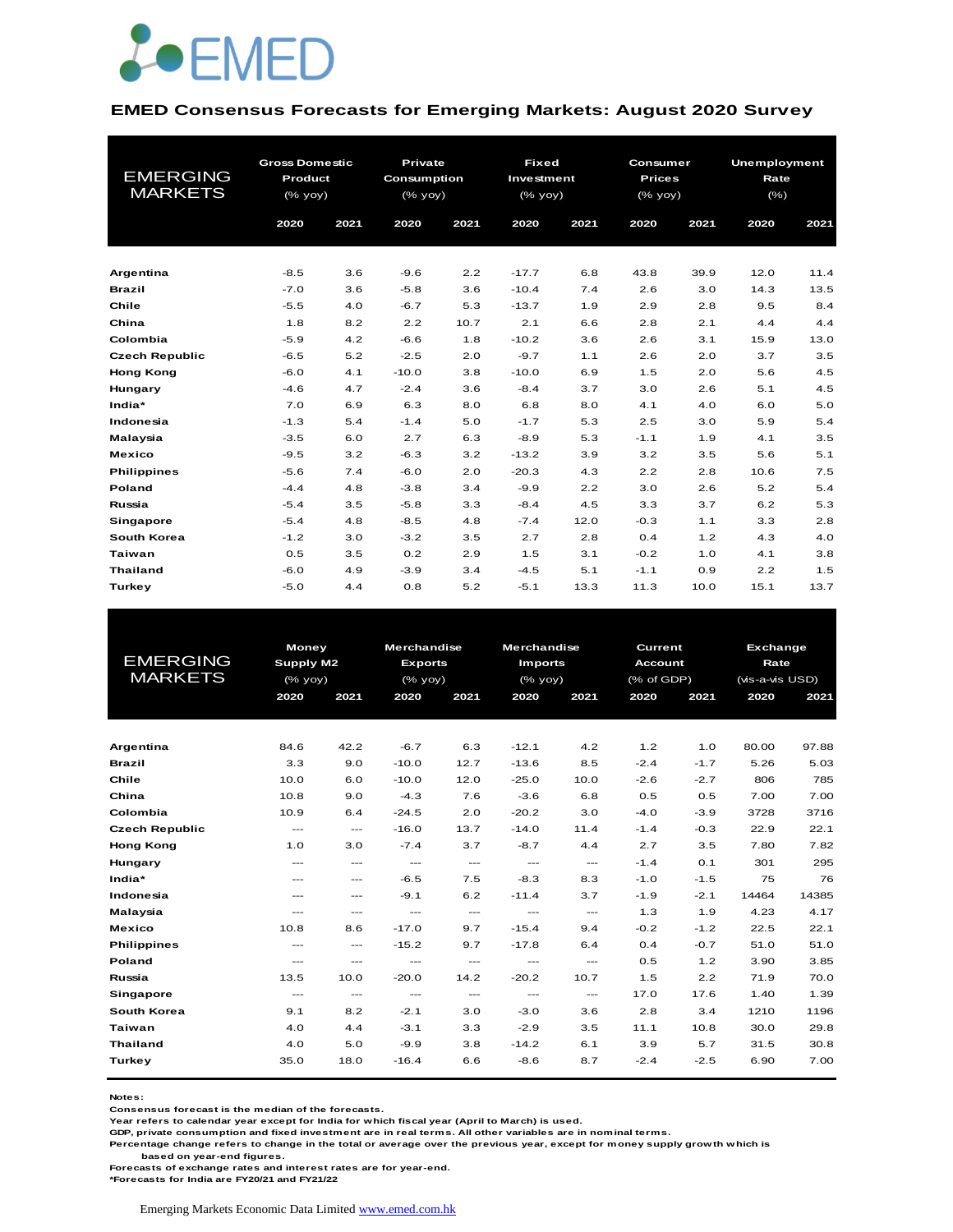## *<u>LOEMED</u>*

### **EMED Consensus Forecasts for the United States: August 2020 Survey**

| <b>UNITED STATES</b>                | <b>Gross Domestic</b><br>Product<br>(% yoy) |      | <b>Consumer</b><br><b>Prices</b><br>(% yoy) |      | <b>UNITED STATES</b>          | <b>Gross Domestic</b><br>Product<br>(% yoy) |      | <b>Consumer</b><br><b>Prices</b><br>(% yoy) |      |
|-------------------------------------|---------------------------------------------|------|---------------------------------------------|------|-------------------------------|---------------------------------------------|------|---------------------------------------------|------|
|                                     | 2020                                        | 2021 | 2020                                        | 2021 |                               | 2020                                        | 2021 | 2020                                        | 2021 |
| <b>ABN AMRO</b>                     | $-4.8$                                      | 3.4  | 1.2                                         | 2.0  | <b>NAR</b>                    | $-5.1$                                      | 4.0  | $-0.2$                                      | 1.3  |
| <b>Action Economics</b>             | $-4.1$                                      | 5.3  | 1.1                                         | 2.4  | National Bank of Canada       | $-5.2$                                      | 3.5  | 1.1                                         | 1.9  |
| <b>AIB Global Treasury</b>          | $-5.9$                                      | 4.7  | 2.0                                         | 2.0  | <b>NIESR</b>                  | $-7.1$                                      | 5.3  | 0.7                                         | 1.4  |
| <b>BayernLB</b>                     | $-6.0$                                      | 3.0  | 0.9                                         | 1.5  | <b>Northern Trust</b>         | $-3.4$                                      | 4.9  | 0.4                                         | 1.8  |
| <b>Berenberg Capital Markets</b>    | $-4.7$                                      | 3.5  | 0.9                                         | 1.1  | <b>PNC</b>                    | $-5.3$                                      | 3.4  | 0.9                                         | 1.0  |
| <b>BMO Capital Markets</b>          | $-5.0$                                      | 4.0  | 1.1                                         | 1.8  | Prometeia                     | $-5.7$                                      | 4.4  | 0.9                                         | 1.2  |
| <b>Capital Economics</b>            | $-4.6$                                      | 4.5  | 1.1                                         | 1.8  | <b>Royal Bank of Canada</b>   | $-5.2$                                      | 4.5  | 0.8                                         | 1.5  |
| <b>CIBC World Markets</b>           | $-6.2$                                      | 7.0  | 1.0                                         | 2.5  | <b>Schroders</b>              | $-4.1$                                      | 3.7  | 1.1                                         | 1.4  |
| <b>Comerica Bank</b>                | $-5.2$                                      | 2.5  | 0.9                                         | 1.6  | <b>Scotia Capital</b>         | $-4.7$                                      | 5.4  | 0.9                                         | 1.8  |
| Commerzbank                         | $-4.5$                                      | 4.0  | 1.0                                         | 1.8  | Societe Generale              | $-4.9$                                      | 2.5  | 0.6                                         | 0.7  |
| <b>Credit Suisse</b>                | $-5.5$                                      | 3.4  | 1.1                                         | 1.9  | <b>Standard &amp; Poor's</b>  | $-5.0$                                      | 5.2  | 0.7                                         | 1.4  |
| Daiwa Institute of Research         | $-4.8$                                      | 3.2  | 0.9                                         | 1.7  | <b>TD Economics</b>           | $-4.5$                                      | 4.3  | 0.9                                         | 1.5  |
| Danske Bank                         | $-5.3$                                      | 4.4  | 2.1                                         | 2.1  | University of Michigan - RSQE | $-4.9$                                      | 3.6  | 0.7                                         | 1.2  |
| Deka Bank                           | $-4.6$                                      | 5.0  | 0.9                                         | 1.4  | <b>UOB</b>                    | $-5.8$                                      | 2.5  | 0.9                                         | 1.2  |
| Desjardins                          | $-4.6$                                      | 3.6  | 1.1                                         | 1.8  | <b>Wells Fargo</b>            | $-4.9$                                      | 3.8  | 1.0                                         | 1.3  |
| <b>DZ Bank</b>                      | $-5.5$                                      | 4.0  | 1.1                                         | 1.8  |                               |                                             |      |                                             |      |
| Erste Group Bank AG                 | $-5.5$                                      | 5.4  | 1.0                                         | 1.5  |                               |                                             |      |                                             |      |
| <b>Fannie Mae</b>                   | $-4.2$                                      | 5.1  | 1.0                                         | 2.4  | <b>CONSENSUS</b>              |                                             |      |                                             |      |
| <b>First Trust Advisors</b>         | $-5.1$                                      | 3.8  | 1.2                                         | 2.4  | Median                        | $-5.1$                                      | 4.0  | 0.9                                         | 1.7  |
| <b>IFO Munich Institute</b>         | $-5.7$                                      | 4.4  | 0.7                                         | 1.3  | Mean                          | $-5.1$                                      | 4.1  | 1.0                                         | 1.7  |
| Intesa Sanpaolo                     | $-4.3$                                      | 2.9  | 0.8                                         | 1.9  | High                          | $-3.4$                                      | 7.0  | 2.1                                         | 2.7  |
| <b>Moody's Analytics</b>            | $-4.9$                                      | 2.6  | 1.1                                         | 1.9  | Low                           | $-7.1$                                      | 2.5  | $-0.2$                                      | 0.7  |
| <b>Mortgage Bankers Association</b> | $-5.6$                                      | 4.1  | 1.1                                         | 2.7  | <b>Standard Deviation</b>     | 0.7                                         | 1.0  | 0.4                                         | 0.4  |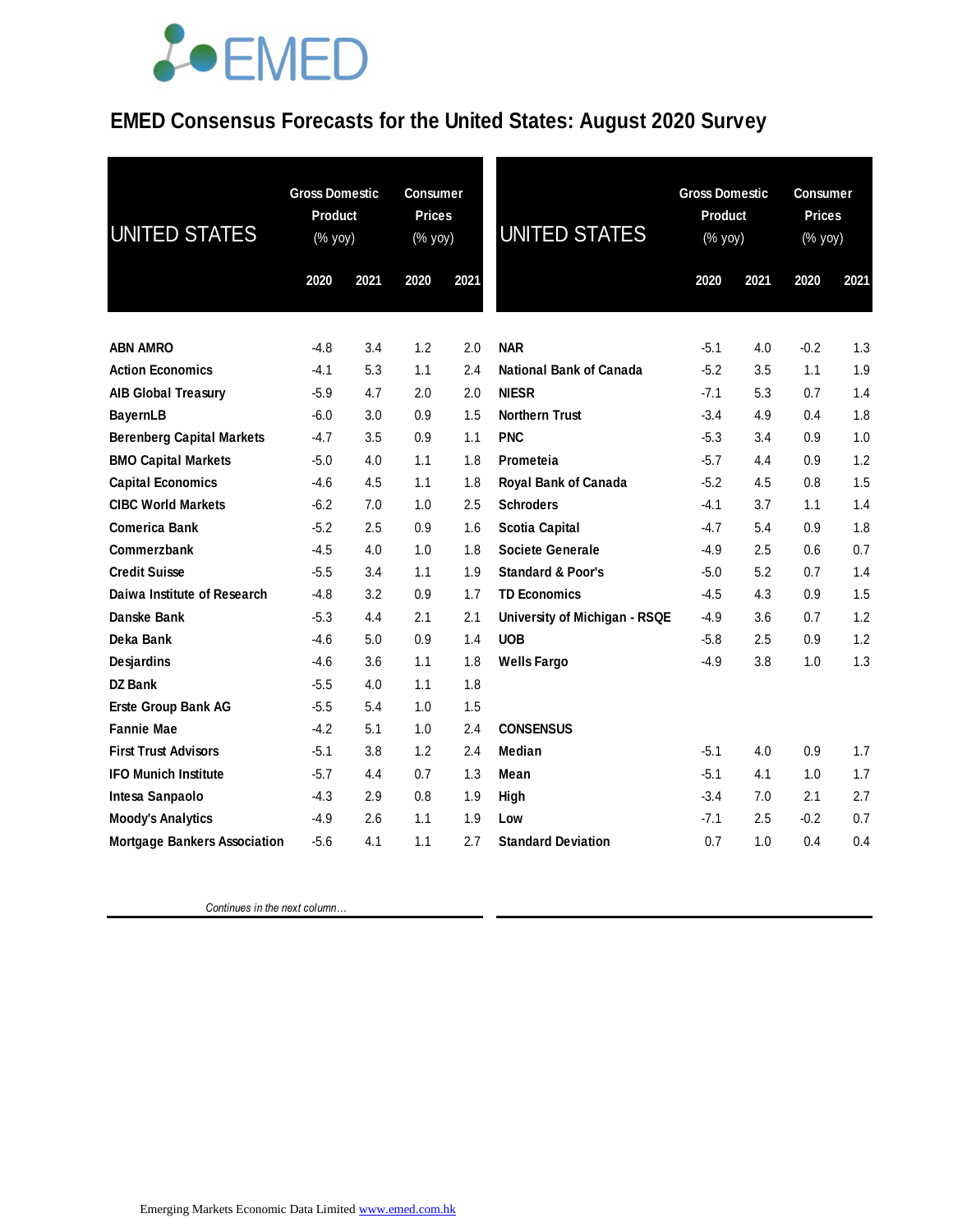## **JOEMED**

### **EMED Consensus Forecasts for the Euro Area: August 2020 Survey**

| <b>Gross Domestic</b><br>Product<br>(% yoy) |      | <b>Consumer</b><br><b>Prices</b><br>(% yoy) |      | <b>EURO AREA</b>             | <b>Gross Domestic</b><br><b>Product</b><br>(% yoy) |      | <b>Consumer</b><br><b>Prices</b><br>(% yoy) |      |
|---------------------------------------------|------|---------------------------------------------|------|------------------------------|----------------------------------------------------|------|---------------------------------------------|------|
| 2020                                        | 2021 | 2020                                        | 2021 |                              | 2020                                               | 2021 | 2020                                        | 2021 |
| $-7.4$                                      | 3.6  | 0.4                                         | 1.0  | <b>Northern Trust</b>        | $-6.5$                                             | 5.2  | 0.3                                         | 1.0  |
| $-7.5$                                      | 4.7  | 1.3                                         | 1.4  | Prometeia                    | $-8.1$                                             | 5.0  | 0.2                                         | 1.0  |
| $-7.3$                                      | 6.0  | 0.6                                         | 1.0  | Royal Bank of Canada         | $-9.4$                                             | 4.7  | 0.4                                         | 1.0  |
| $-8.7$                                      | 3.9  | 0.2                                         | 1.4  | <b>Schroders</b>             | $-7.8$                                             | 6.2  | 0.3                                         | 1.1  |
| $-8.0$                                      | 6.2  | 0.5                                         | 0.8  | <b>Scotia Capital</b>        | $-8.3$                                             | 5.2  | 0.5                                         | 1.0  |
| $-7.0$                                      | 6.0  | 0.5                                         | 1.2  | <b>Societe Generale</b>      | $-6.3$                                             | 5.2  | 0.5                                         | 1.3  |
| $-7.5$                                      | 5.0  | 0.4                                         | 0.7  | <b>Standard &amp; Poor's</b> | $-7.8$                                             | 5.5  | 0.3                                         | 1.2  |
| $-7.0$                                      | 5.0  | 0.5                                         | 1.1  | <b>TD Economics</b>          | $-7.6$                                             | 6.1  | 0.4                                         | 1.1  |
| $-8.0$                                      | 5.5  | 0.5                                         | 0.9  | <b>UOB</b>                   | $-7.4$                                             | 5.2  | 0.4                                         | 1.1  |
| $-8.4$                                      | 5.5  | 0.3                                         | 1.1  | <b>Wells Fargo</b>           | $-8.3$                                             | 4.0  | 0.5                                         | 1.2  |
| $-8.8$                                      | 7.3  | 0.5                                         | 1.1  |                              |                                                    |      |                                             |      |
| $-8.7$                                      | 6.8  | 0.5                                         | 1.6  |                              |                                                    |      |                                             |      |
| $-7.1$                                      | 5.4  | 0.4                                         | 1.2  | <b>CONSENSUS</b>             |                                                    |      |                                             |      |
| $-8.0$                                      | 4.5  | 0.3                                         | 2.0  | <b>Median</b>                | $-8.0$                                             | 5.2  | 0.4                                         | 1.1  |
| $-8.4$                                      | 6.1  | 0.2                                         | 0.9  | Mean                         | $-7.9$                                             | 5.3  | 0.4                                         | 1.1  |
| $-8.3$                                      | 5.9  | 0.2                                         | 1.1  | High                         | $-6.3$                                             | 7.3  | 1.3                                         | 2.0  |
| $-8.4$                                      | 3.5  | 0.3                                         | 0.0  | Low                          | $-9.4$                                             | 3.5  | 0.2                                         | 0.0  |
| $-8.8$                                      | 4.6  | 0.3                                         | 0.9  | <b>Standard Deviation</b>    | 0.7                                                | 0.9  | 0.2                                         | 0.3  |
|                                             |      |                                             |      |                              |                                                    |      |                                             |      |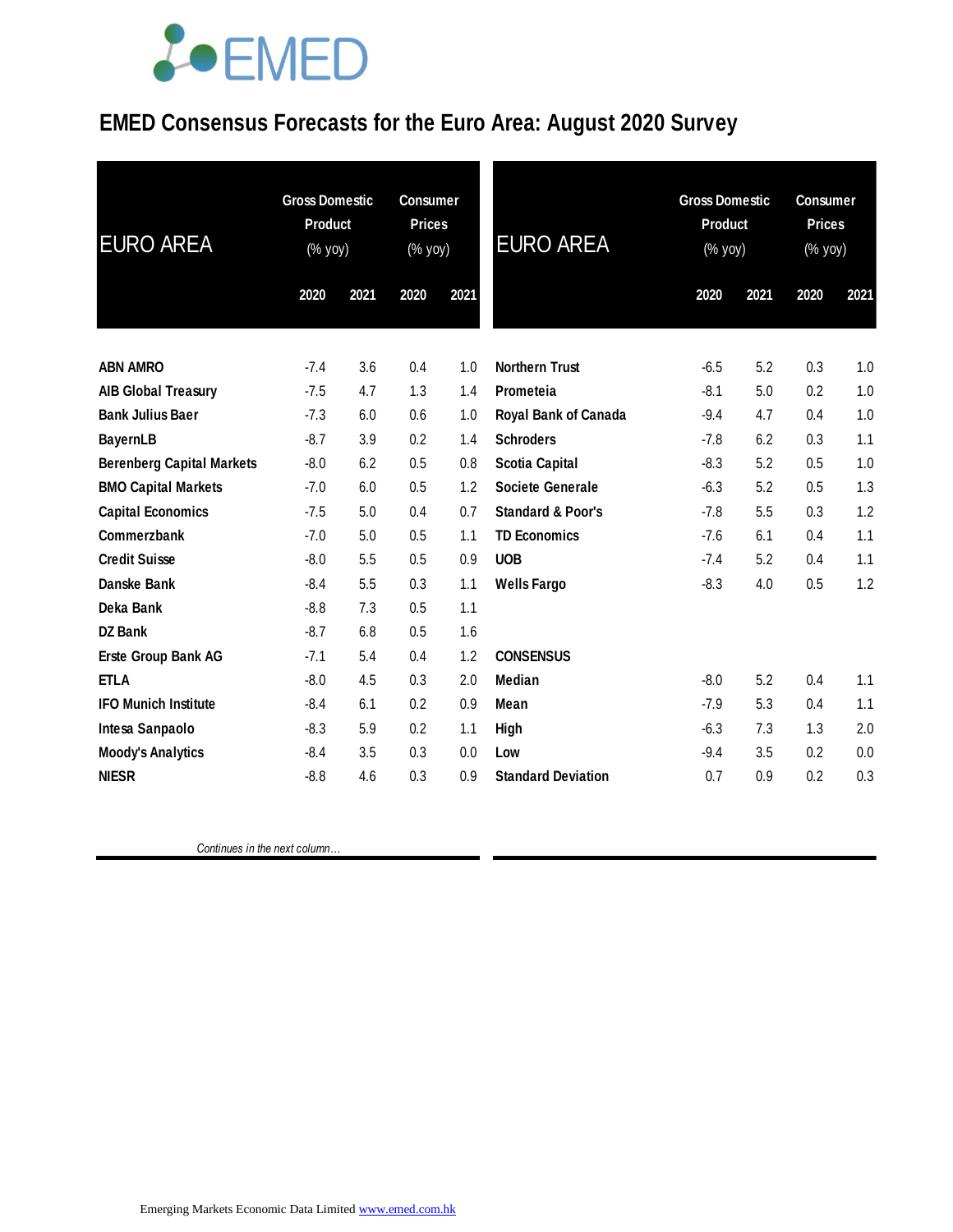## **JOEMED**

### **EMED Consensus Forecasts for Japan: August 2020 Survey**

| <b>JAPAN</b>                     | <b>Gross Domestic</b><br>Product<br>(% yoy) |      | <b>Consumer</b><br><b>Prices</b><br>(% yoy) |        | <b>JAPAN</b>              | <b>Gross Domestic</b><br><b>Product</b><br>(% yoy) |      | <b>Consumer</b><br><b>Prices</b><br>(% yoy) |        |
|----------------------------------|---------------------------------------------|------|---------------------------------------------|--------|---------------------------|----------------------------------------------------|------|---------------------------------------------|--------|
|                                  | 2020                                        | 2021 | 2020                                        | 2021   |                           | 2020                                               | 2021 | 2020                                        | 2021   |
| <b>ABN AMRO</b>                  | $-5.6$                                      | 1.9  | 0.2                                         | 0.5    | <b>NIESR</b>              | $-4.9$                                             | 3.1  | 0.7                                         | 0.2    |
| <b>AIB Global Treasury</b>       | $-5.2$                                      | 3.0  | 0.8                                         | 0.5    | <b>Northern Trust</b>     | $-4.0$                                             | 3.0  | $-1.0$                                      | 0.6    |
| <b>Bank Julius Baer</b>          | $-6.2$                                      | 2.5  | 0.2                                         | 0.2    | Prometeia                 | $-5.7$                                             | 4.2  | 1.3                                         | 0.2    |
| <b>BayernLB</b>                  | $-4.5$                                      | 2.0  | $-0.3$                                      | 0.3    | <b>Schroders</b>          | $-4.6$                                             | 3.6  | $-0.3$                                      | $-0.4$ |
| <b>Berenberg Capital Markets</b> | $-4.5$                                      | 3.6  | 0.0                                         | 0.2    | <b>Scotia Capital</b>     | $-4.2$                                             | 2.0  | $-0.6$                                      | 0.5    |
| <b>BMO Capital Markets</b>       | $-5.0$                                      | 4.0  | 0.2                                         | 0.5    | Societe Generale          | $-3.1$                                             | 3.3  | 0.0                                         | 0.7    |
| <b>Capital Economics</b>         | $-5.3$                                      | 3.5  | $-0.1$                                      | $-0.6$ | <b>TD Economics</b>       | $-4.8$                                             | 3.3  | 0.2                                         | 1.2    |
| Commerzbank                      | $-4.5$                                      | 2.0  | 0.2                                         | 0.5    | <b>UOB</b>                | $-5.5$                                             | 2.5  | 0.0                                         | 1.1    |
| <b>Credit Suisse</b>             | $-4.9$                                      | 1.5  | $-0.3$                                      | 0.3    | <b>Wells Fargo</b>        | $-5.5$                                             | 1.0  | 0.0                                         | 0.2    |
| Daiwa Institute of Research      | $-5.0$                                      | 1.8  | $-0.3$                                      | $-1.1$ |                           |                                                    |      |                                             |        |
| <b>Danske Bank</b>               | $-4.0$                                      | 2.6  | 0.1                                         | 0.2    |                           |                                                    |      |                                             |        |
| Deka Bank                        | $-4.4$                                      | 4.9  | 0.0                                         | 0.1    | <b>CONSENSUS</b>          |                                                    |      |                                             |        |
| <b>DZ Bank</b>                   | $-5.5$                                      | 1.9  | 0.1                                         | 0.4    | <b>Median</b>             | $-4.9$                                             | 2.8  | 0.0                                         | 0.3    |
| <b>IFO Munich Institute</b>      | $-4.7$                                      | 3.2  | 0.1                                         | 0.3    | Mean                      | $-5.0$                                             | 2.8  | 0.0                                         | 0.3    |
| Intesa Sanpaolo                  | $-5.9$                                      | 3.0  | $-0.1$                                      | 0.2    | High                      | $-3.1$                                             | 4.9  | 1.3                                         | 1.3    |
| <b>JCER</b>                      | $-6.7$                                      | 2.0  | $-1.0$                                      | $-0.1$ | Low                       | $-6.7$                                             | 1.0  | $-1.0$                                      | $-1.1$ |
| <b>Moody's Analytics</b>         | $-4.5$                                      | 2.4  | $-0.1$                                      | 1.3    | <b>Standard Deviation</b> | 0.8                                                | 0.9  | 0.5                                         | 0.5    |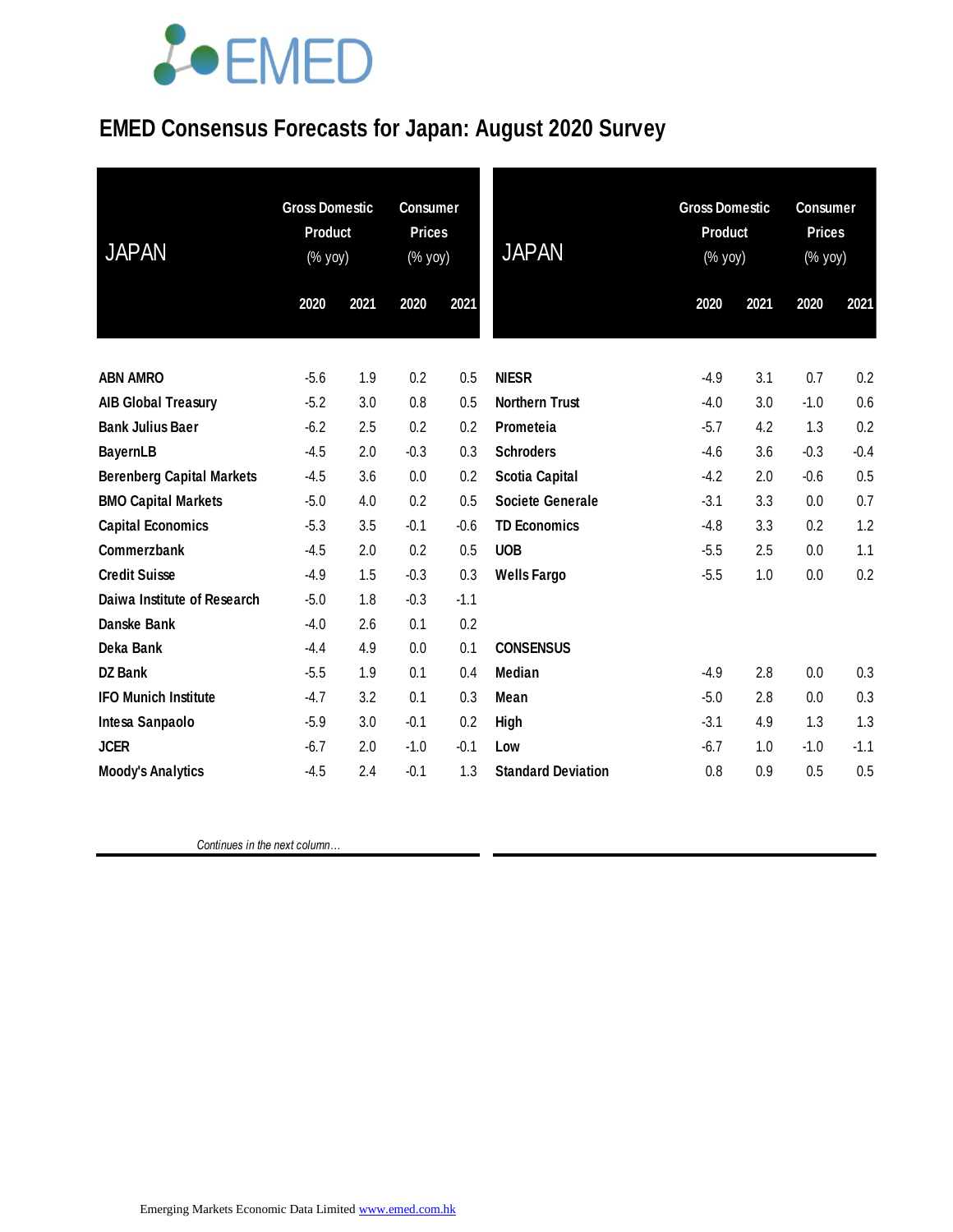# **JOEMED**

### **EMED Consensus Forecasts for China: August 2020 Survey**

| <b>CHINA</b>                     | <b>Gross Domestic</b><br><b>Product</b><br>(% yoy) |      | <b>Consumer</b><br><b>Prices</b><br>(% yoy) |      | <b>CHINA</b>                 | <b>Gross Domestic</b><br><b>Product</b><br>(% yoy) |      | <b>Consumer</b><br><b>Prices</b><br>(% yoy) |      |
|----------------------------------|----------------------------------------------------|------|---------------------------------------------|------|------------------------------|----------------------------------------------------|------|---------------------------------------------|------|
|                                  | 2020                                               | 2021 | 2020                                        | 2021 |                              | 2020                                               | 2021 | 2020                                        | 2021 |
| <b>ABN AMRO</b>                  | 2.0                                                | 8.0  | 3.0                                         | 2.5  | <b>Moody's Analytics</b>     | 3.2                                                | 10.1 | 2.5                                         | 2.5  |
| <b>Bank Julius Baer</b>          | 1.2                                                | 8.8  | 2.9                                         | 1.9  | <b>NIESR</b>                 | 2.1                                                | 8.1  | 3.2                                         | 2.9  |
| <b>Bank of East Asia</b>         | 1.9                                                | 7.9  | 2.8                                         | 2.0  | <b>Northern Trust</b>        | 4.5                                                | 5.0  | 1.3                                         | 2.1  |
| <b>BayernLB</b>                  | 1.0                                                | 7.5  | 3.0                                         | 2.0  | <b>Schroders</b>             | 2.1                                                | 7.0  | 2.9                                         | 2.1  |
| <b>Berenberg Capital Markets</b> | 2.5                                                | 5.0  | 3.2                                         | 2.1  | <b>Scotia Capital</b>        | 2.1                                                | 8.5  | 1.7                                         | 2.5  |
| <b>BMO Capital Markets</b>       | 2.0                                                | 8.0  | 3.2                                         | 2.1  | <b>Societe Generale</b>      | 2.5                                                | 7.5  | 2.8                                         | 1.8  |
| <b>Capital Economics</b>         | 2.0                                                | 9.5  | 2.5                                         | 2.0  | <b>Standard &amp; Poor's</b> | 1.2                                                | 7.4  | 3.2                                         | 1.8  |
| <b>Commerzbank</b>               | 1.0                                                | 9.0  | 2.5                                         | 2.3  | <b>UOB</b>                   | 1.8                                                | 8.2  | 3.5                                         | 3.0  |
| <b>Credit Suisse</b>             | 3.3                                                | 5.6  | 2.7                                         | 2.6  | <b>Wells Fargo</b>           | 1.6                                                | 9.5  | 2.7                                         | 1.8  |
| Daiwa Institute of Research      | 1.8                                                | 6.5  | 3.3                                         | 2.5  |                              |                                                    |      |                                             |      |
| Danske Bank                      | 1.0                                                | 9.0  | 2.7                                         | 2.2  | <b>CONSENSUS</b>             |                                                    |      |                                             |      |
| Deka Bank                        | 2.4                                                | 8.5  | 2.6                                         | 1.7  | <b>Median</b>                | 2.0                                                | 8.1  | 2.8                                         | 2.1  |
| <b>DZ Bank</b>                   | 1.8                                                | 8.8  | 2.7                                         | 1.8  | Mean                         | 2.0                                                | 8.0  | 2.8                                         | 2.1  |
| <b>IFO Munich Institute</b>      | 0.1                                                | 11.2 | 2.9                                         | 3.0  | <b>High</b>                  | 4.5                                                | 11.2 | 3.5                                         | 3.0  |
| Intesa Sanpaolo                  | 2.1                                                | 7.6  | 2.5                                         | 1.9  | Low                          | 0.1                                                | 5.0  | 1.3                                         | 0.5  |
| JP Morgan                        | 2.5                                                | 8.6  | 2.5                                         | 0.5  | <b>Standard Deviation</b>    | 0.9                                                | 1.5  | 0.5                                         | 0.5  |